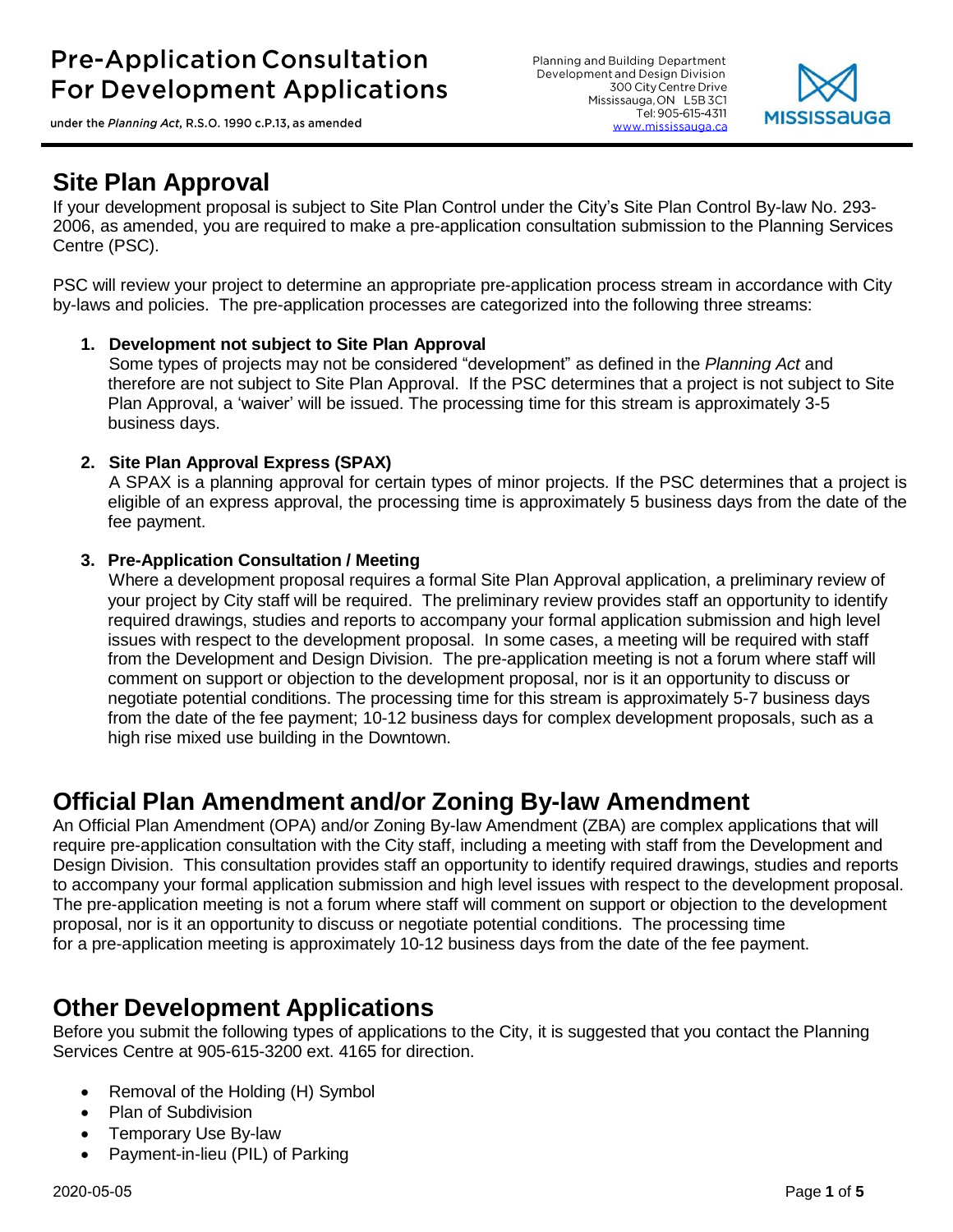# **Preparing a Pre-Application Submission Package**

Before submitting your request for pre-application consultation, you will need to prepare a submission package which includes drawings, documents and other requirements.

Appendix 1 (Site Plan Approval) and Appendix 2 (Official Plan Amendment and/or Zoning By-law Amendment) are attached checklists that will assist you in preparing and providing the necessary information City staff need to review your proposal in a timely manner.

Please review the checklist with any architects, designers, landscape architects or consultants that are preparing the drawings and documents. If the information is not properly prepared or provided, your submission may be sent back to you for corrections, resulting in delays in your pre-application consultation.

# **Making an ePlans Pre-Application Submission**

A pre-application submission can be made conveniently through the City's ePlans service, anytime, anywhere. ePlans will save you time and money, as there is no need to print multiple sets of drawings and reduces trips to City offices. Below is a summarized step-by-step guide on making an ePlans Pre-Application Submission. It is suggested that you review the [ePlans Applicant User Guide t](http://www7.mississauga.ca/Departments/PB/ePlans/Applicant%20Guide%20-%20PAM%20%26%20SPA.pdf)o familiarize yourself with the ePlans process workflow. The ePlans Applicant User Guide can be obtained through the ePlans login page at [https://eplans.mississauga.ca](https://eplans.mississauga.ca/)

- 1. Visit ePlans at [https://eplans.mississauga.ca](https://eplans.mississauga.ca/)
- 2. For first time ePlans users, install the ProjectDox components if you are using Internet Explorer and create a new ePlans user account.
- 3. Select "Pre-Application Meeting Request Form" and complete the form.
- 4. Upload your drawings and documents in the appropriate folder (i.e. "Drawings" or "Documents").
- 5. **Complete your "Applicant Upload" task** to submit your pre-application submission to PSC. You can verify that you completed you submission by checking the "Application Status" on the "Project Info" tab.
- 6. Once you complete your "Applicant Upload" task, PSC will pre-screen your submission and determine an appropriate pre-application process stream.

### **ePlans Process Workflow**

The ePlans electronic processing system is a structured workflow that enables staff to process your preapplication consultation in an efficient manner in comparison to the previous paper-based process. The Process Flowchart attached as Appendix 3 should provide clarity around the expectations on the process before making an ePlans Pre-Application Submission.

# **Processing Fees**

Where a fee is required, City staff will send you a 'fee payment' task through the ePlans service where you can conveniently pay the fee on-line by credit card (preferred option). You can also make the payment by mail or in person at the Civic Centre; however, payments made on-line will result in more efficient processing.

| Fee Type                                                         | <b>Amount</b><br>(subject to change without notice) |
|------------------------------------------------------------------|-----------------------------------------------------|
| Development not subject to Site Plan Approval                    | No fee                                              |
| Site Plan Approval Express (SPAX)                                | \$491.00                                            |
| Pre-Application Consultation / Meeting (Standard)                | \$328.00*                                           |
| Pre-Application Consultation / Meeting (OPA / ZBA / Subdivision) | $$4,460.00*$                                        |
| Pre-Application Consultation / Meeting (Subdivision Only)        | \$3,882.00*                                         |
| Pre-Application Consultation / Meeting (Complex Site Plans)      | \$3,056.00*                                         |

\*The amount paid will be credited towards the total fee applicable at time of formal application submission.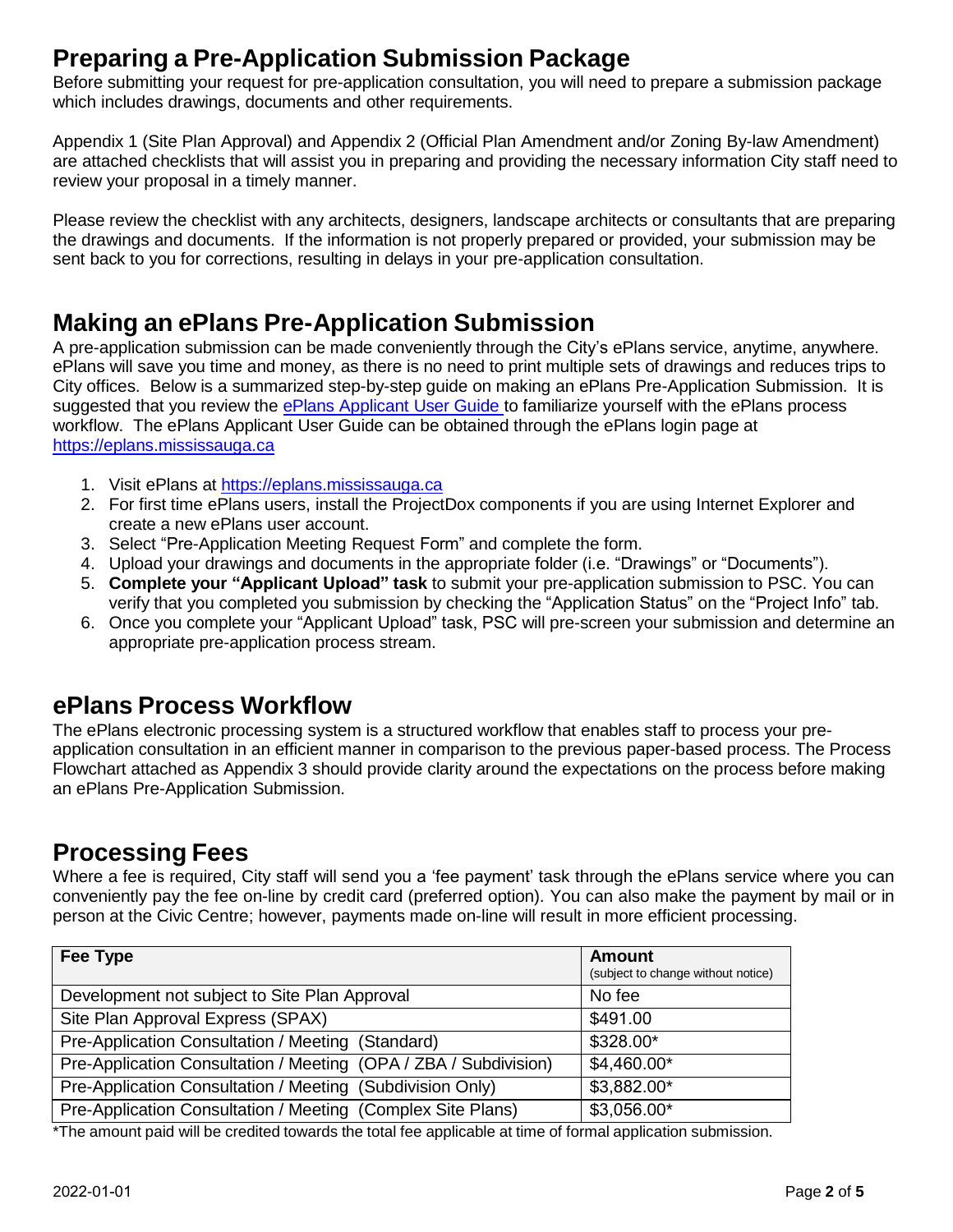Planning and Building Department Development and Design Division 300 City Centre Drive Mississauga, ON L5B 3C1 Tel: 905-615-4311 www.mississauga.ca



This checklist will assist you in preparing and providing all the information City staff need to review your proposal in an efficient manner. Please review the checklist with any architects, designers, landscape architects or consultants that are preparing the drawings and documents.

If the required information is not properly prepared or provided, your submission may be sent back to you for corrections, resulting in delays in your pre-application consultation.

#### **Required Drawings and Documents**

Cover letter outlining the project (i.e. address, and what is existing / being proposed?)

Concept Site Plan with the following information:

Building footprint and dimensions (existing and proposed) Building setbacks from all lot lines (existing and proposed) Site statistics (e.g. lot area, existing & proposed gross floor area, floor space index, parking required & provided, etc.) Landscaped areas / buffers and dimensions Site access, driveway location, parking areas and dimensions.

Concept Elevations with the following information:

Height dimensions (i.e. floor-to-floor and overall building height).

Renderings, Floor Plans and Survey Plan, if available

# **Electronic File Formatting Standards for Drawings**

Each drawing plan sheet must be an independent file; Multi-page drawing plan sheets in a single file will not be accepted

Files are saved with proper view orientation, so that they do not require to be rotated for viewing

File names for all drawings should include the first character of the discipline name (i.e. "A" for Architectural) followed by a 3-digit sheet number and drawing type (e.g. A100 – Site Plan)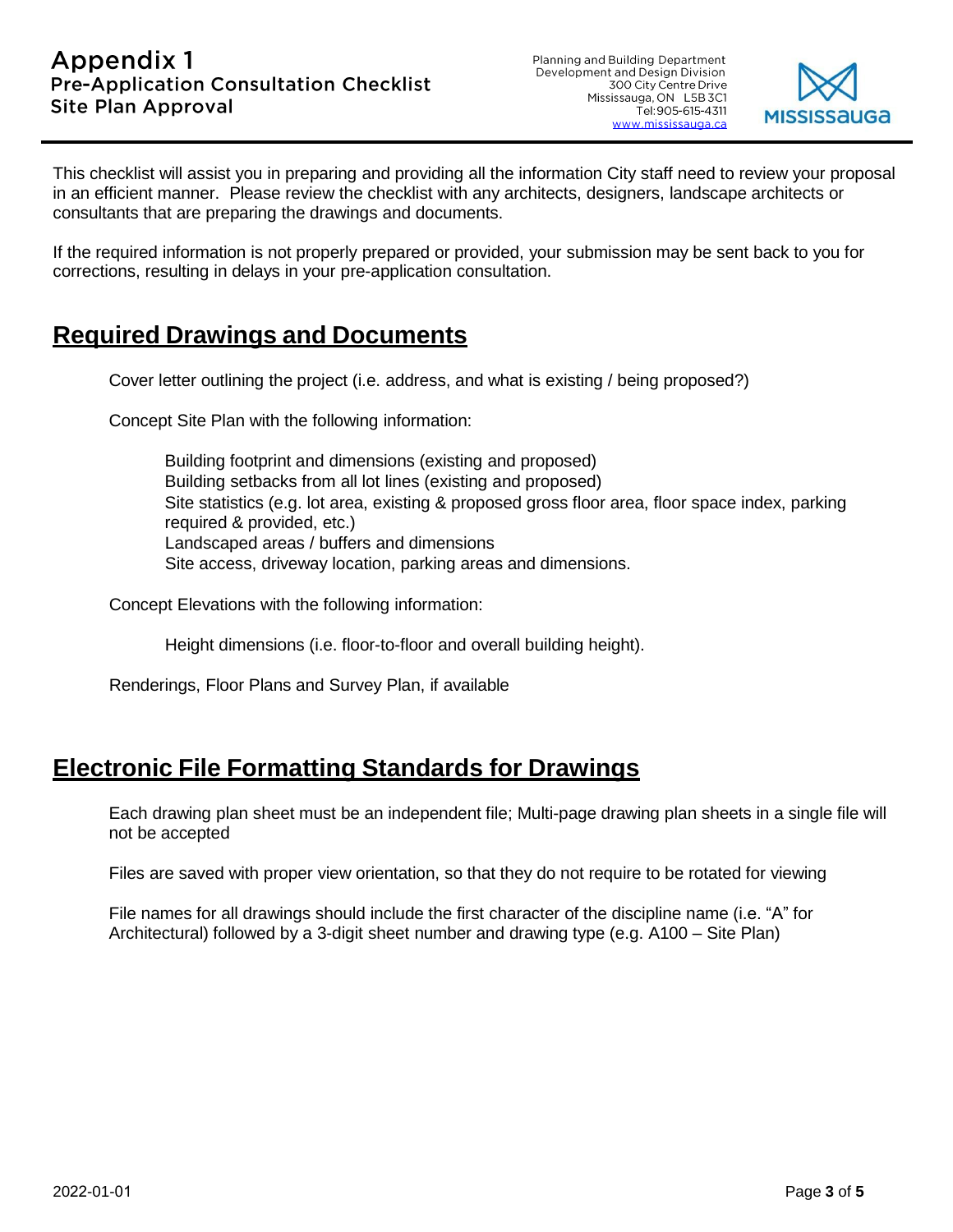Planning and Building Department<br>Development and Design Division 300 City Centre Drive Mississauga, ON L5B 3C1 Tel: 905-615-4311 www.mississauga.ca



This checklist will assist you in preparing and providing all the information City staff need to review your proposal in an efficient manner. Please review the checklist with any architects, designers, landscape architects or consultants that are preparing the drawings and documents.

If the required information is not properly prepared or provided, your submission may be sent back to you for corrections, resulting in delays in your pre-application consultation.

#### **Required Drawings and Documents**

Cover letter with the following information:

Proponent and Property Owner information Description of the development proposal Potential applications required (i.e. Official Plan Amendment and/or Zoning By-law Amendment) Existing and proposed Official Plan Designation / Zoning Category Names and title of meeting attendees

Concept Site Plan with the following information:

Building footprint and dimensions (existing and proposed) Building setbacks from all lot lines (existing and proposed) Setbacks between buildings, where applicable Building height including the number of storeys and height in metres Site statistics (e.g. lot area, gross floor area, floor space index, parking, etc.) Landscaped areas/buffers and dimensions Site access, driveway location, parking areas and dimensions

For back-to-back and/or stacked townhouse proposals, illustrate how the dwelling units will be accessed from ground level (e.g. floor plans, sections, etc.)

Concept Elevations or Renderings with height dimensions, if available

Concept Floor Plans and Survey Plan, if available

### **Electronic File Formatting Standards for Drawings**

Each drawing plan sheet must be an independent file; Multi-page drawing plan sheets in a single file will not be accepted

Files saved with proper view orientation, so that they do not require to be rotated for viewing

File names for all drawings should include the first character of the discipline name (i.e. "A" for Architectural) followed by a 3-digit sheet number and drawing type (e.g. A100 – Site Plan)